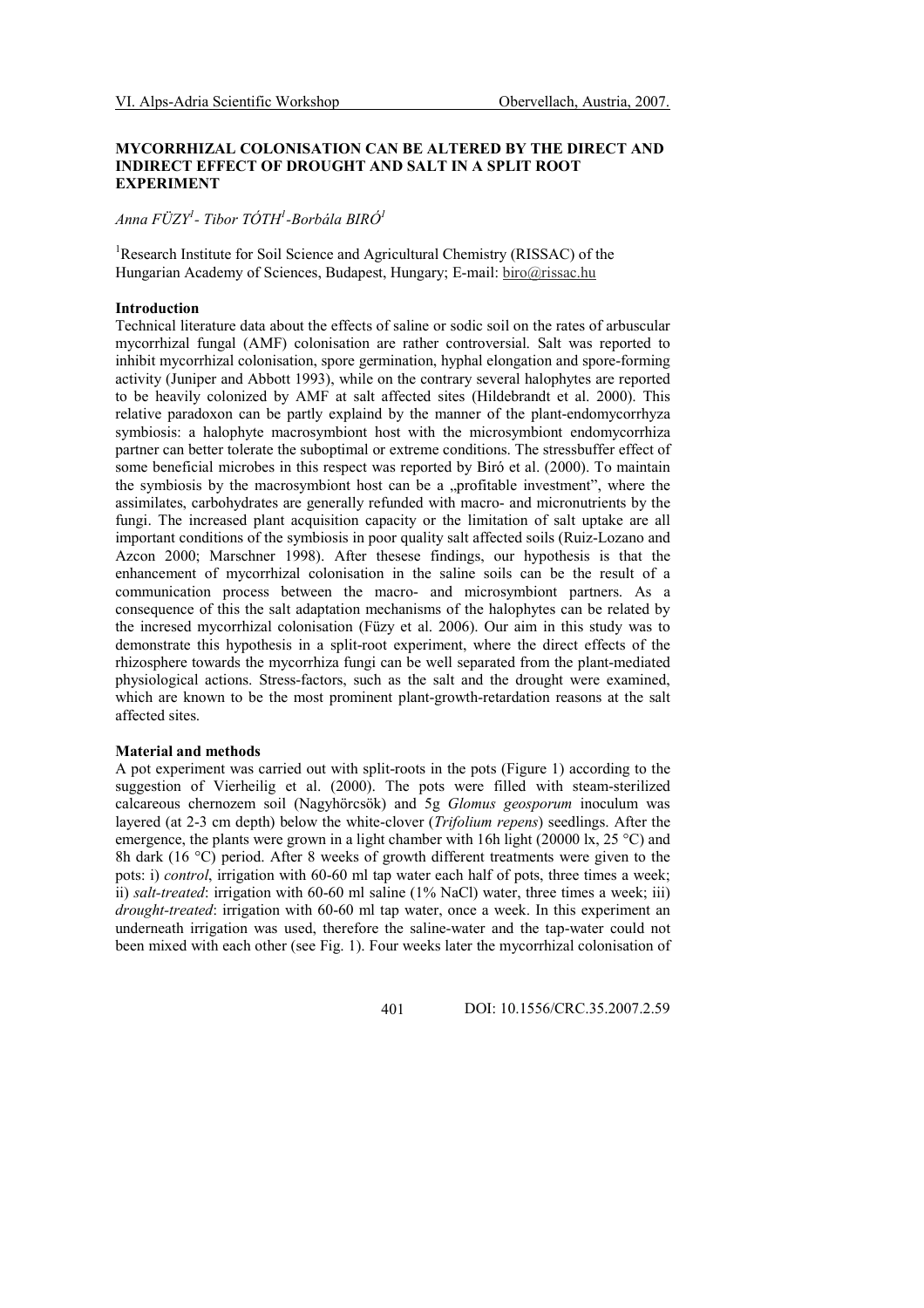the plant roots was assessed, after staining them with aniline-blue. Among the colonisation parameters the infection intensity  $(M\%)$  and the arbusculum richness  $(A\%)$ were examined by the method of Trouvelot et al. (1986). Beside this, a laboratory conductometer was used for measuring the salt concentration in the soil. Data were subjected to one-way ANOVA and  $LSD<sub>5%</sub>$  values are shown.



Figure 1. Pots of the split root experiment. The schematic figure and hypothetic effect of salinity (above) and drought (below). D: direct effect of stress to mycorrhiza colonisation, ID: indirect, plant-mediated effects, Σ: summarised effects. More detailes in the text.

#### Results and discussions

### Clover mycorrhiza interaction affected by the salt stress

Visible effect of the salt on the plant performance was found at the end of  $4<sup>th</sup>$  week. There were a wilting symptome developed on the whole plant, when both compartment were salted, and only on some leaves at the half-compartment-salted plants. After 4 weeks of saline treatment the EC of the soil increased from 0,72 mS cm<sup>-1</sup> to 3,52 mS cm<sup>-1</sup> (1:2,5) suspension). Colonisation intensity ( $M\%$ ) of AM fungi was found to be above than 60% on the non-salted control (I) and the roots were also containing high level of arbusculum structures  $(A\%)$ . There were no structural obstacle of the nutrient transport between the symbionts at this treatment. No significant difference in the M% or A% values was found between the non-salted "negative" control (I) and the non-stressed split compartment (II.). This means, that the role of the host plant in the formulation or the stimulation of the symbiosis could not been demonstrated, when the half or the whole plant had nonstressed normal conditions. Significant differences on the AMF colonisation values was found, between the salt-stressed "positive" control (IV) treatments and at the half-stressed split experiment (III). In those pots the colonisation intensity  $(M\%)$  of the AM fungi was reduced from 76% to 45%. Regarding the fact, that the treatment is the same for both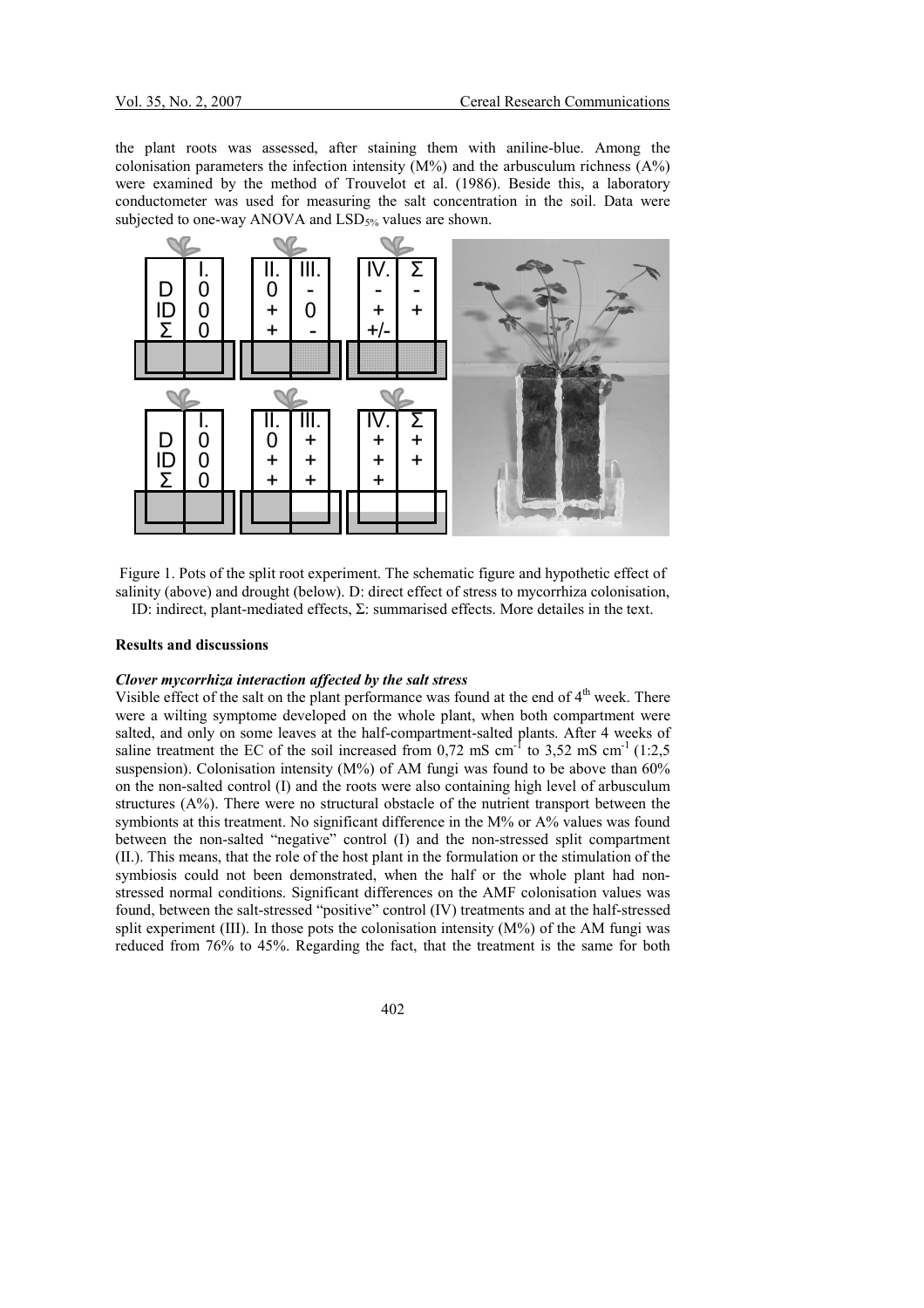rhizosphere, the differences can be related only to the physiological status of the hostplant. The arbusculum richness of the roots at the III pots was especially high (42%), which show that the colonised root segments were heavily arbusculated and functioning in the symbiosis, developed. It is also assumed, that salt-affect could be developed only if the root segments were having a low arbusculum abundance (A%), so the symbiosis was relatively non-functioning.

Table 1. The effect of two environmental stress factors (salinity and drought) on the mycorrhizal colonisation abundance (M%) and functioning (A%) at various treatments in a split root experiment (n=4). Treatments: I – "negative" control, zero stress; II – nonstressed half of a split root; III – stressed half of a split-root; IV – "positive" control, fullstressed treatment (more detail about the level of stress in the text)

| Mycorrhizal colonisation at incresing salt stress    |    |    |    |  |                   |
|------------------------------------------------------|----|----|----|--|-------------------|
| AMF values                                           |    |    | Ш. |  | LSD <sub>5%</sub> |
| $M\%$                                                | 63 | 65 |    |  | 10,1              |
| $A\%$                                                | 46 |    | 42 |  | 9.0               |
| Mycorrhizal colonisation at incresing drought stress |    |    |    |  |                   |
|                                                      |    |    |    |  |                   |
| AMF values                                           |    |    | Ш. |  | LSD <sub>5%</sub> |
| $M\%$                                                | 39 |    | 48 |  | 22.5              |

Clover mycorrhiza interaction affected by the drought stress

No visible differences among plants at the different treatments were found at the end of the  $4<sup>th</sup>$  week. Testplants soon recover without irreversible damage at watering after the drought-stressed periods. There were a continous high water content in the soil at the watered treatment, while it was almost zero in the drought-stressed treatments by the end of each week. Mycorrhizal colonisation intensity  $(M\%)$  was found to be low both at the non-stressed and stressed ("negative" or "positive") control, which means that the success of the inoculation in this experiment was limited, only the half of the whole root system was colonised. As the result of one-way variance analyses shows the differences among treatments are not significant, but comparing it with the salt-stress experiment the tendency of the changes in colonisation according to the treatments show the same negative effects. The highest values of AMF colonisation were found at the treatment III, where the drought stress affected the half-part rhizosphere of the hostplant, which was able to aquire enough water throught the other half of the roots (Table 1). The adverse effect in this experiment is reasonable, and it was predictable, as well (see the hypothesis on the Figure 1.). Drought is reported to iniciate a direct mycorrhiza-stimulation effect while it is not known at the salt stress (Füzy et al. 2006, Stevens and Peterson 1996).

# Conclusions

It was experimentally demonstrated by a split-root system, that the arbuscular mycorhhizal fungi can have a positive stress-buffer effect at the large environmental stress, like salt and drought. The way of control and function of the plant endomycorrhiza symbiosis is up till now an inadequately explained mechanism. Role of the host plant is

403 DOI: 10.1556/CRC.35.2007.2.59